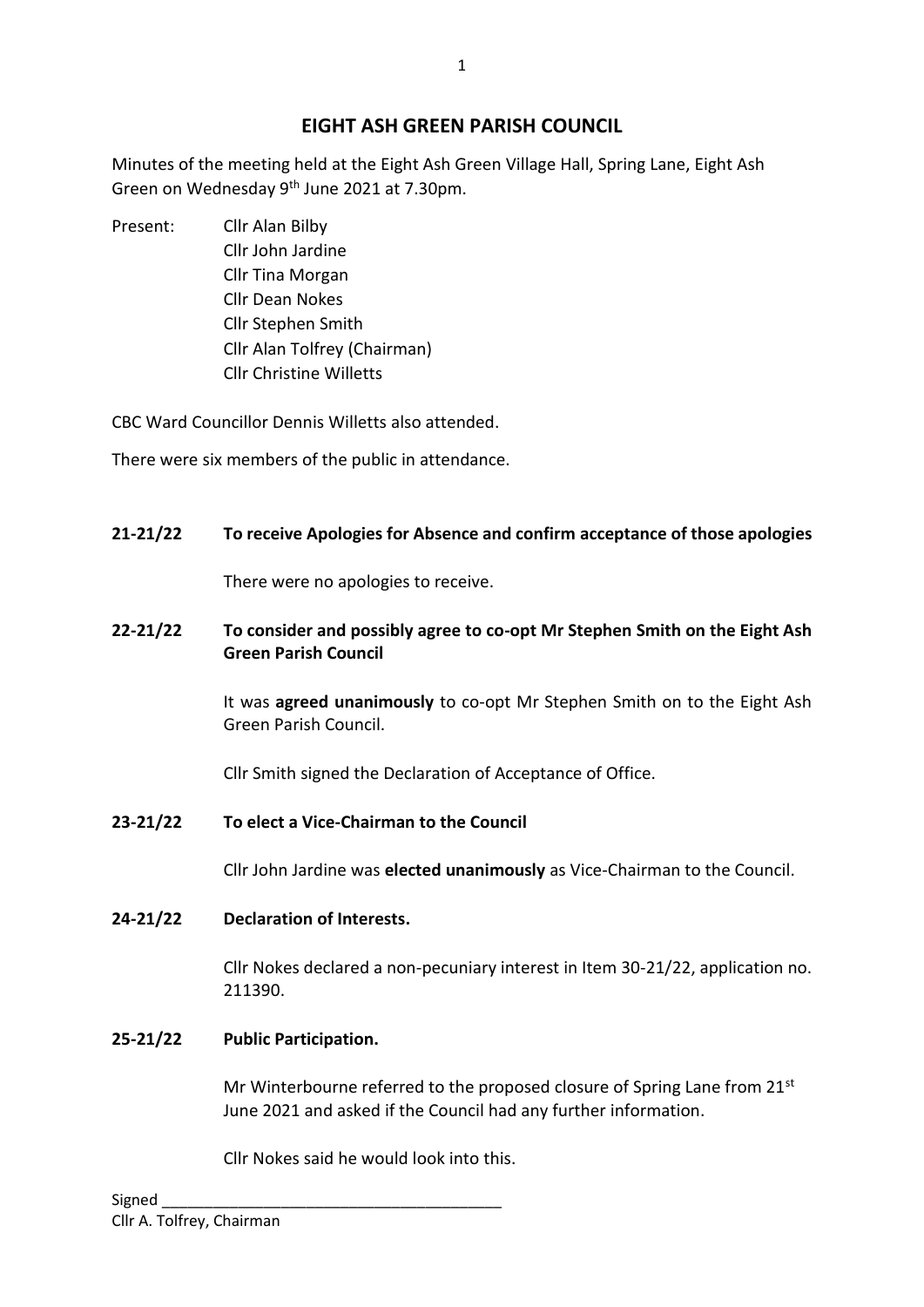The Chairman said Item 31-21/22 would be taken next.

#### **31-21/22 To consider and possibly agree a list of proposed names for streets on the Bellway development for submission to Colchester Borough Council**

The Chairman referred to an email from CBC regarding naming of streets in the Bellway development. He said the Parish Council had been asked for input and had consulted with the family concerned.

A family member said the smaller field had always been referred to as the Fouracre Field and this was also the family name of her grandmother. She said she would therefore be grateful if one of the roads could incorporate Fouracre in its name.

She said she would consult further with family members and come back to the Clerk with some more suggestions.

#### **26-21/22 To agree as a true record the minutes of the Annual Meeting of the Parish Council held on Wednesday 19th May 2021**

The minutes of the Annual Meeting of the Parish Council held on Wednesday 19th May 2021 were **agreed** as a true record and signed by the Chairman.

#### **27-21/22 Report from the County and Borough Councillors**: Report from County Councillor and Ward Councillors, if present.

Cllr Dennis Willetts apologised for the absence of his colleagues which was due to a Cabinet meeting.

He referred to the link road through the proposed development and said the difficulties faced by the Parish Council had been mentioned at the last meeting. He said Cllr Barber was trying to progress the matter but additional signage would go through the Local Highways Panel.

He said the junctions at either end of the link road had been discussed at County Hall. He said various views had been expressed. He said a roundabout on the A1124 was definitely off the table as this would impede traffic flow, which was already closed to capacity and predicted to increase over the next few years. He said the "ghost" junction was a major scheme with cost implications. He said options were still being considered.

He said like many residents he could not ubderstand why Spring Lane had been re-surfaced only to be dug up again shortly afterwards. He said there

2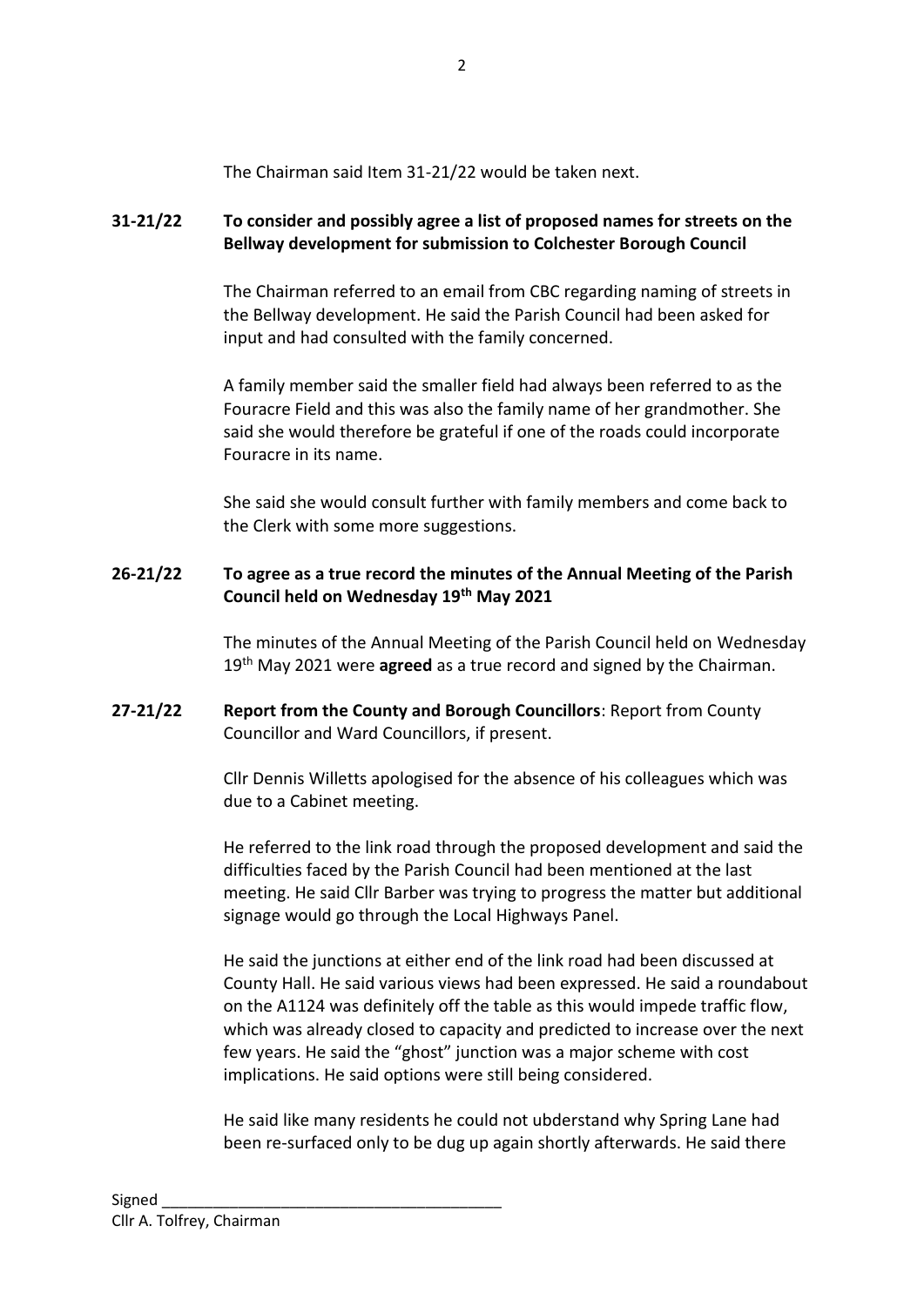was no method to ensure utility companies worked in consultation with each other.

He said residents were unhappy regarding HGVs accessing businesses by using Seven Star Green. He said councillors were watching developments. He said the rail bridge at the other end of the road was blocked, leaving Seven Star Green as the only access. He said Essex Highways might be able to come up with a solution but he was not sure what this could be.

He referred to damage to roads within the parish and said many of the road edges did not have the stability to support large vehicles. He said he had seen the damage around the parish but it was no use filling holes as the foundations capable of withstanding the additional pressure were not in place.

### **28-21/22 To review the Council's Action Tracker and to note any action necessary.**

Cllr Morgan referred to the Village Sign and said this would be removed by the end of the month so that remedial work could be undertaken.

Cllr Tolfrey said provision of a VAS unit was sitting with the LHP.

Cllr Morgan said she would provide a report on the bus shelters as a response to the email from Essex Highways regarding upgrade and replacement of two bus shelters in the parish. The Council noted that they did not wish the Wood Lane shelter to be replaced by a metal shelter although upgrades to the shelter would be welcome.

### **29-21/22 To confirm arrangements for the Council's insurance cover in respect of all insured risks**

Arrangements for the Council's insurance cover in respect of all insured risks was confirmed.

### **30-21/22 To agree the Parish Council response to planning applications received from Colchester Borough Council and to note decisions made on previous applications**

**211390 - 24 Porters Close, Fordham Heath CO3 9TY - Rear and side single storey extension**

**211259 - Land To The Rear Of, The Retreat, Wood Lane, Fordham Heath Colchester CO3 9TR - Application for a lawful development certificate to erect a summerhouse of 2.5m octagonal base, that is having an area less than 50% of the area of the house, and not exceeding 2.5m in height, and sited within 2m of the boundary of the curtilage**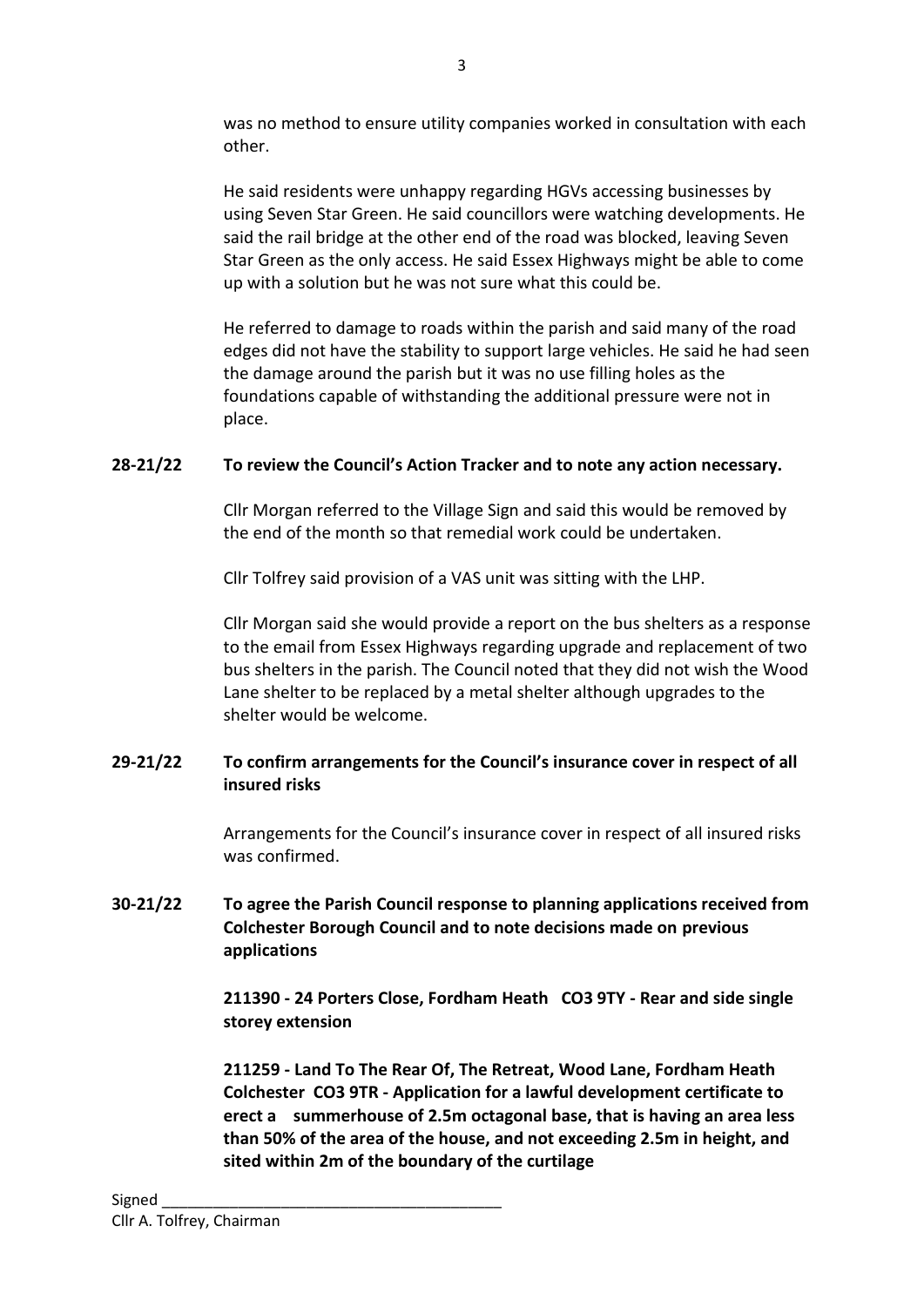Cllr Willetts declared a pecuniary interest in this Item and took no part in the discussion or the vote.

It was agreed the Council had no objection to this application.

#### **Planning Decisions**

**210903 - Rowan, Brick Street, Fordham Heath Colchester CO3 9TQ - Remodel and extend the existing detached house to create an open plan Kitchen, living, dining room to the rear & utility room & games room to replace existing side extension. Side extension at first floor comprising bedroom, bathroom & ensuite. –**

**210856 - Mayfield, Halstead Road, Eight Ash Green Colchester CO6 3QJ - Single storey front and rear extension -**

**32-21/22 To consider and possibly agree to use part of the Highways budget to fund a Vehicle Activated Sign through an application to the Local Highways Panel**

> It was **agreed** to use part of the Highways budget to fund a Vehicle Activated Sign through an application to the Local Highways Panel.

# **33-20/21 To review the effectiveness of the system of internal audit of the Parish Council**

The effectiveness of the system of internal audit pf the Parish Council was **reviewed.**

### **34-20/21 To agree to approve the Annual Governance Statement section of the Annual Return for year ended 31 March 2021**

It was **agreed** to approve the Annual Governance Statement section of the Annual Return for year ended 31 March 2021.

### **35-20/21 To agree to approve the Accounting Statement section of the Annual Return for year ending 31 March 2021**

It was **agreed** to approve the Accounting Statement section of the Annual Return for year ending 31 March 2021.

#### **36-21/22 Heaths and Greens**

**a) To receive a report on Heaths and Greens**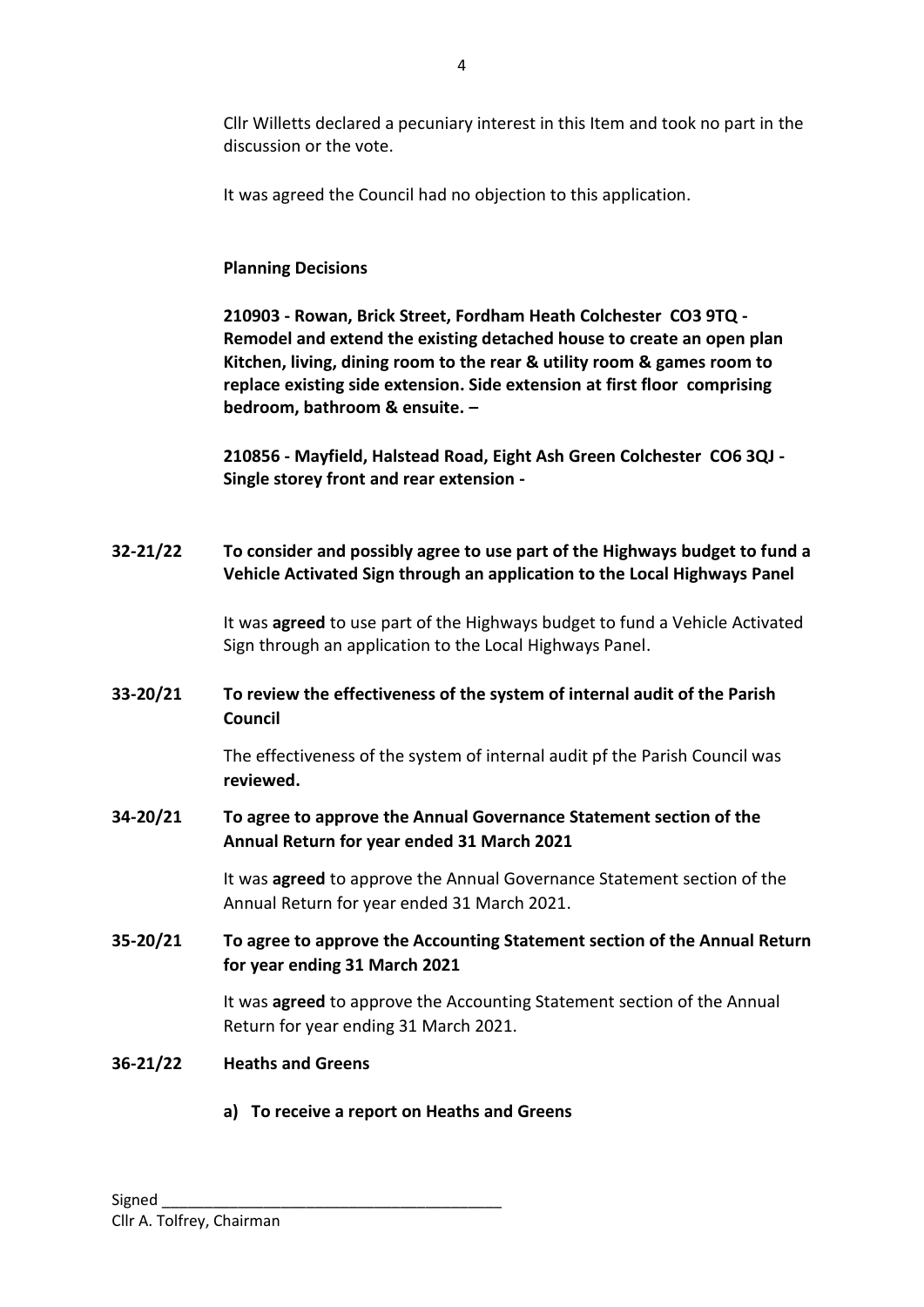Mr Winterbourne said the ditches had been walked during the previous week. He said some work was required along Heath Road which the Council's contractor would undertake. He said he believed the heath was as secure as it was possible to be.

He said the gate on the Lower Heath had been re-hung. He said paths would be re-cut through the long growth on the heath. He said although it would be desirable to cut different paths each year, this was not easy as people tended to walk along the same paths anyway.

He said Richard Fordham Tree Surgeons would provide a replacement tree to block vehicle access on to the heath at a particular point.

He said he had opened the Bridleway to provide access and discovered the first post needed to be replaced. The Council noted they would be happy with this and that the probable cost would be under £100.

### **b) To consider and possibly agree to pay expenses for Volunteer Days from the 2021/22 Chairman's Allowance**

It was agreed to pay expenses for Volunteer Days from the 2021/22 Chairman's Allowance**.**

It was noted that Cllr Bilby would liaise with Mr Winterbourne regarding provision of equipment to strim vegetation.

It was agreed that permission would be granted to a resident to place aggregate on the heath in order to access their field more easily.

Cllr Nokes said he had sent photographic evidence of pollution in the Daisy Green pond to the Clerk who would pass it on to the Environment Agency.

#### **37-21/22 Accounts & Payments:**

- a) Statement of Accounts to be circulated prior to the meeting
- b) Approve cheques for signature in accordance with 2021/22 Budget (Invoices Sheet) – to be circulated at the meeting.

Cheques were approved for signature as listed below:

| <b>Cllr Nokes</b>                 | $Express - sig$   | £45.94   |
|-----------------------------------|-------------------|----------|
| <b>Stour Valley Tree Services</b> | Play Area         | £150.00  |
| Zurich Insurance Ltd              | Insurance renewal | £1213.22 |
| K Kane                            | Expenses - Zoom   | £14.39   |
| Various                           | Staff costs       | £672.82  |